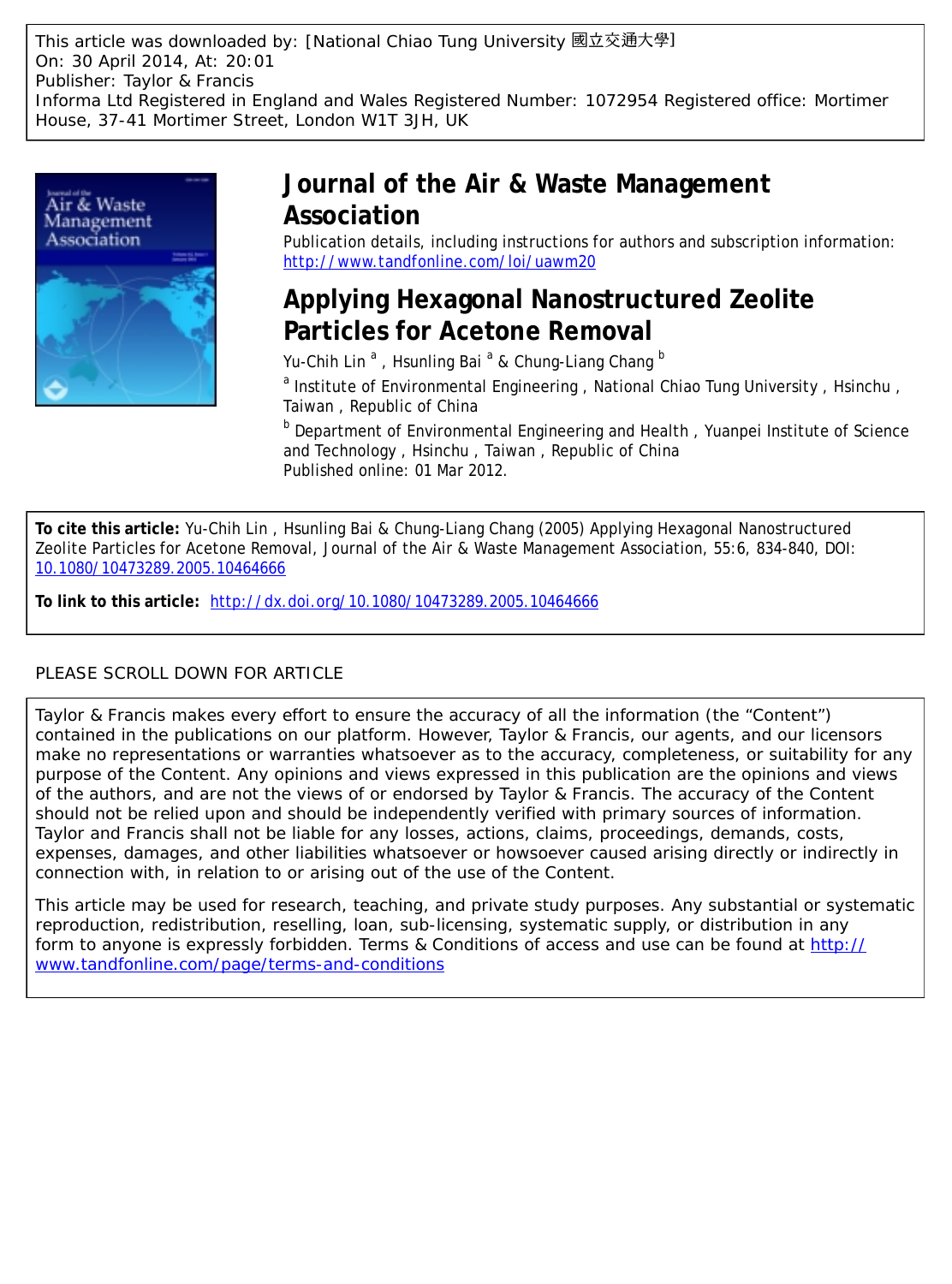# Applying Hexagonal Nanostructured Zeolite Particles for Acetone Removal

# **Yu-Chih Lin and Hsunling Bai**

*Institute of Environmental Engineering, National Chiao Tung University, Hsinchu, Taiwan*

### **Chung-Liang Chang**

*Department of Environmental Engineering and Health, Yuanpei Institute of Science and Technology, Hsinchu, Taiwan*

## **ABSTRACT**

This study examines the performance of a new adsorbent, hexagonal nanostructured zeolite particles (HNZP) for acetone adsorption and compares the results with that of commercial mobil synthetic zeolite-5 (ZSM-5) type zeolite. The HNZP is a pure siliceous adsorbent with different values of pore diameter and surface area being adjustable by the manufacturing condition. The results indicate that a slight increase in the average pore diameter (d) of HNZP from 2 to 2.5 nm leads to an increase in the acetone adsorption capacity, although its surface area is decreased, in which case  $(d = 2.5 \text{ nm})$  the adsorption capacity of fresh HNZP is better than that of ZSM-5 zeolite. Even for the fresh HNZP  $(d = 2 \text{ nm})$  of which the adsorption capacity is less than that of the ZSM-5 zeolite at relative humidity (RH) of 0%, its adsorption capacity is not deteriorated after repeated regeneration, but the adsorption capacity of regenerated ZSM-5 zeolite decays markedly. Thus, after only one regeneration, the adsorption capacity of HNZP  $(d = 2$  nm) becomes better than that of the ZSM-5 zeolite. The decrease in the adsorption capacity of regenerated ZSM-5 zeolite might be because of its

#### **IMPLICATIONS**

Nanostructured (also known as mesostructured) materials have advantages of large surface area, controllable pore size, uniform pore distribution, hydrothermal stability, and hydrophobic characteristics. However, the conventional hydrothermal method for manufacturing nanostructured materials is complex and time-consuming, thus limiting its applications. Recently, novel materials of HNZP could be successfully synthesized within several sec using an Association of Academies of Sciences in Asia process. This study synthesized HNZP adsorbents and showed that they have better adsorption/desorption and hydrophobic characteristics as compared with the commercially available ZSM-5 zeolite.

aluminum content that catalyzes the acetone into coke and, thus, blocks the adsorption sites. Furthermore, result on the moisture effect shows that because the pure siliceous HNZP was more hydrophobic than the ZSM-5 zeolite, the acetone adsorption efficiency of fresh HNZP ( $d = 2$  nm) is better than that of ZSM-5 zeolite at  $RH = 50\%$ .

#### **INTRODUCTION**

Zeolite concentrator was one of the volatile organic compound (VOC) abatement devices most commonly used by semiconductor manufacturers. The use of hydrophobic zeolite, especially zeolite-5 (ZSM-5) type zeolite, as the solvent adsorbent in a concentrator was efficient for VOC adsorption for a wide range of operation characteristics.1–4 Additional advantages in using zeolite include the relative lack of requirements regarding the control of relative humidity (RH), fire protection, and the sacrificial adsorbent bed. However, the adsorption capacity of zeolite could be reduced through repeated adsorption/desorption process. This occurs frequently in semiconductor and optoelectronic factories using zeolite concentrators as VOC abatement devices. Besides, the conventional method for manufacturing zeolite is time consuming. It usually requires 3 days to synthesize the zeolite adsorbent by a conventional hydrothermal method. Therefore, additional improvement on zeolitebased adsorbent is necessary.

Recently the novel materials of hexagonal nanostructured zeolite particles (HNZP) could be synthesized within 8 sec using an AASA process.5 Both synthesizing time and procedure of HNZP were much less than those of traditional hydrothermal method for producing nano-structured material. However, the research on the HNZP made by the Association of Academies of Sciences in Asia process has been focused on the material manufacturing process, such as synthesizing well-structured materials<sup>5,6</sup> or nano-composite mixed with metals.7,8 Limited information is available in the literature on the applicability of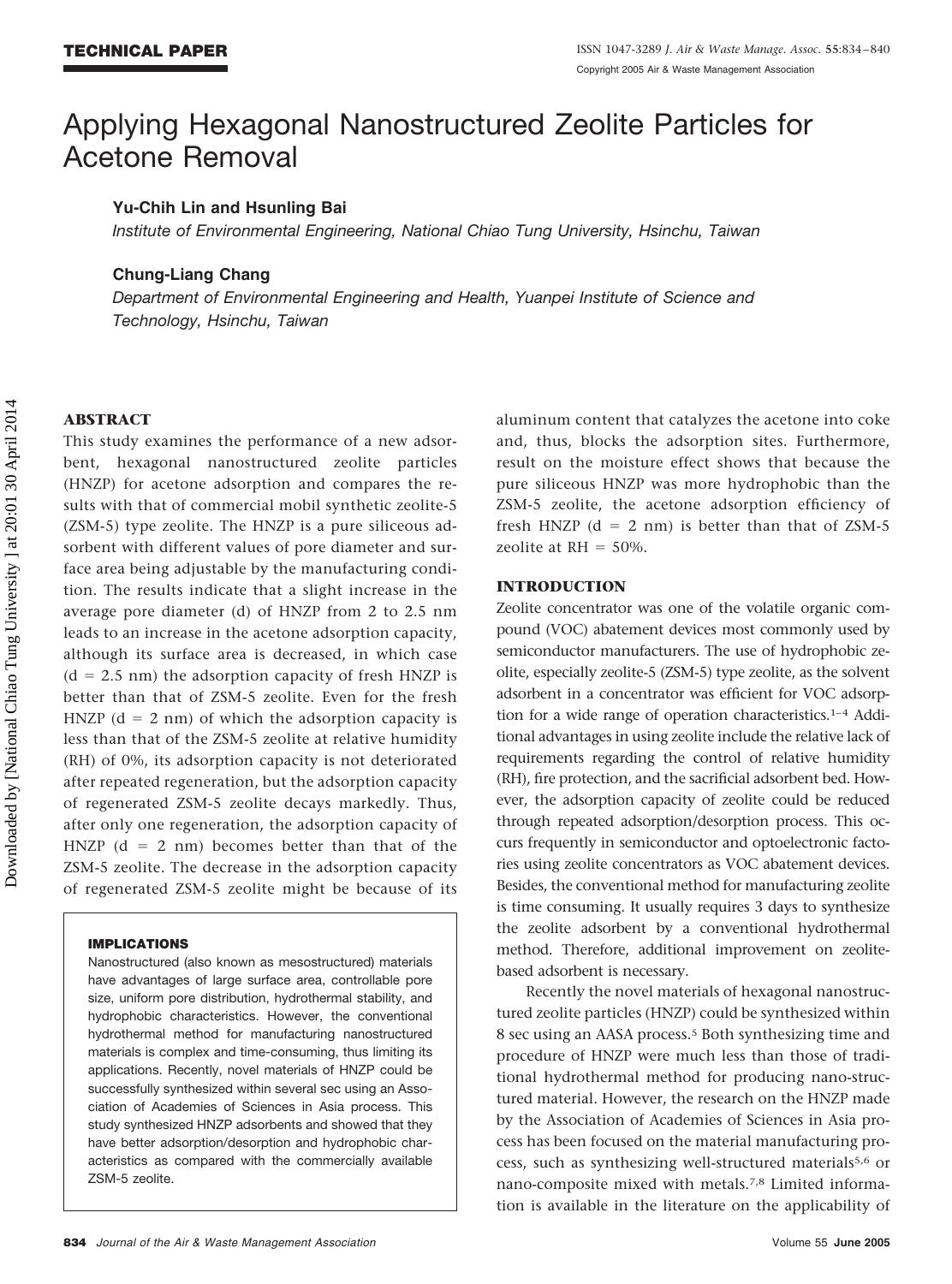HNZP as a VOC adsorbent. This study intends to investigate the adsorption performance of HNZP on the removal of acetone, which is one of the most common VOCs emitted from semiconductor industries. The performance of the HNZP at different values of surface area and pore size was tested, and the results were compared with that of the commercial ZSM-5 zeolite in terms of repeated adsorption/desorption under conditions of with and without moisture.

### **EXPERIMENTS**

The compositions and molar ratio of reagents for synthesizing HNZP were tetraethoxysilane (TEOS):cetyltrimethylammonium bromide (CTAB):ethanol:water:hydrochloric acid  $= 1:0.1:5:20:0.004$ . The synthesizing process of HNZP was referred to Lu et al.5 The commercial ZSM-5 zeolite was obtained from Advchem Laboratories for comparison purpose. The average pore diameter and the average pore size of the adsorbents were determined using the Brunauer-Emmett-Teller (BET) equation with the Micromeritics accelerated surface area and porosimetry (ASAP) analyzer, ASAP 2020. The chemical properties of the adsorbents were analyzed by inductively coupled plasma–atomic emission spectrometer (ICP-atomic emissions spectroscopy, Jarrell-Ash ICAP 9000) and powder X-ray diffraction (XRD, Rigaku D/MAX-B), respectively.

Figure 1 shows a simplified diagram of the acetone adsorption system. The inlet flow was generated from the air cylinder and then passed through a silica gel air dryer and a HEPA filter. The acetone and the moisture in the flow were obtained by passing the air through the midget impingers filled with liquid acetone and di-water, respectively. Mass flow controllers (BROOK 5850E) were used to control the flow rates and concentrations of acetone, moisture, and dilution air.

A total of  $0.3 \pm 0.001$  g of adsorbent was placed into the adsorption column (with i.d. of 2 cm and height of 0.4 cm) under thermostat condition for each experiment. Thus, the vol and the density of adsorption bed were 1.26  $\rm cm^3$  and 0.24 g/cm<sup>3</sup>, respectively. The adsorbate residence time was 0.08 sec as operated at inlet flow rate of 1000 cm<sup>3</sup>/min in each adsorption experiment. The adsorption temperature was 45 °C, whereas the desorption temperature was 200 °C, referring to the temperatures in practical adsorption/desorption operation of a zeolite concentrator. The adsorption characteristics of acetone were conducted on the fresh and regenerated materials of both HNZP and ZSM-5 zeolite. Before adsorption experiments, all of the adsorbents were dried at 110 °C for 24 hr to remove humidity interference and then cooled down within a dry cabinet of 45 °C for 5 hr to achieve the temperature condition of adsorption experiments. After adsorption, the regenerated materials were then prepared by desorption of the saturated materials via 200 °C heating in 100 cm3 /min airflow for 24 hr.

The acetone concentrations of process flow before and after the adsorption system were measured using gas chromatography (GC)/flame-ionization detector (FID; China Gas Chromatograph 9800) to obtain the breakthrough curves of the adsorbents. The column used in the GC for analysis was Carbon Wax (2 m), and the temperatures of the injection point, FID, and oven were 100, 150,



1.air cylinder and control valve 2.humidity and HEPA filter 3.mass flow controller

4. VOCs vapor generator and thermostatic water bath

5. moisture generator and thermostatic water bath 6. mixing chamber

7. thermostatic adsorbing system 8. GC-FID

and 90 °C, respectively. The results shown in all of the figures were the average data of three repeated experiments. The SD of the repeated experiment was  $\sim$ 3% in terms of the acetone removal efficiency.

### **RESULTS AND DISCUSSION**

Table 1 illustrates results on the material analyses of the adsorbents. The surface area of commercial ZSM-5 zeolite was 356 m2 /g, whereas those of HNZP synthesized at 450 and 550 °C were 750 and 872  $\mathrm{m}^2/\mathrm{g}$ , respectively. The average pore size of commercial ZSM-5 zeolite was 2.7 nm, and those of HNZP synthesized at 450 and 550 °C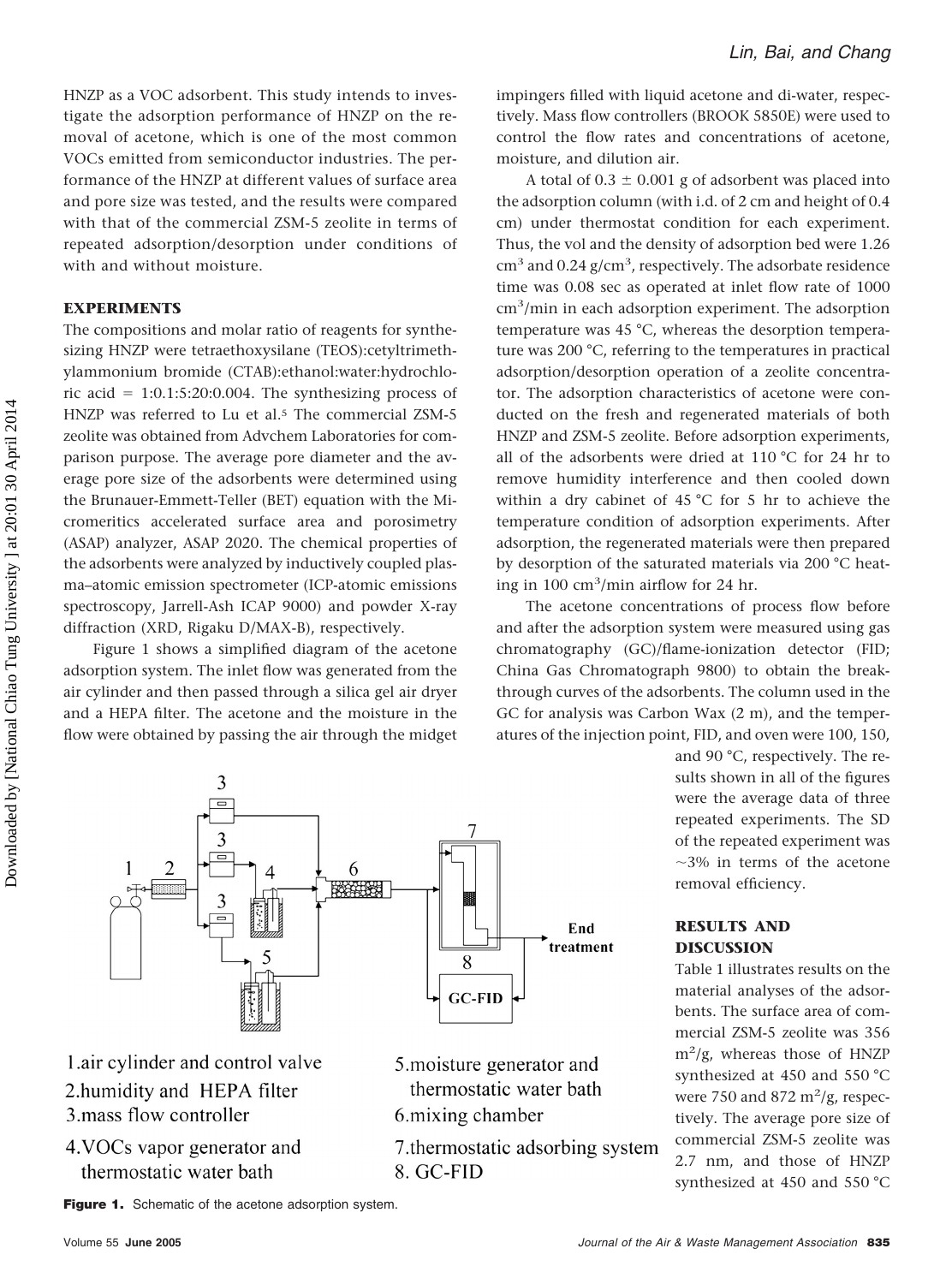|  |  |  |  |  |  | Table 1. Material analysis of the adsorbents. |
|--|--|--|--|--|--|-----------------------------------------------|
|--|--|--|--|--|--|-----------------------------------------------|

| <b>Adsorbents</b>                    | Surface Area $(m^2/q)$ | <b>Average Pore Size (nm)</b> | <b>Pore Structure</b>           | <b>Si:Al Ratio</b>      |
|--------------------------------------|------------------------|-------------------------------|---------------------------------|-------------------------|
| ZSM-5 zeolite                        | 356                    | 2.7                           | 10-membered rings               | 48                      |
| HNZP synthesized at 450 $^{\circ}$ C | 750                    | $2.5\,$                       | Two-dimensional hexagonal phase | Pure siliceous material |
| HNZP synthesized at 550 $\degree$ C  | 872                    | 2.0                           | Two-dimensional hexagonal phase | Pure siliceous material |

were 2.5 and 2 nm, respectively. The surface area of the ZSM-5 zeolite was much smaller, but its average pore size was higher than those of the HNZP adsorbents. The pore structure of commercial ZSM-5 zeolite was comprised of 10-membered rings of perpendicular-cross pore channels. The XRD analysis showed that the pore arrangements of HNZP adsorbents synthesized at 550 and 450 °C were comprised of two-dimensional hexagonal phase, similar to the nanostructure of Mobile Crystalline Material (MCM-41).5,6 Furthermore, the main components of commercial zeolite measured by ICP-atomic emissions spectroscopy were silica (Si) and aluminum (Al) with Si:Al molar ratio of 48, whereas the HNZP was composed of pure siliceous materials.

Figure 2a illustrates the acetone breakthrough curves of fresh HNZP and ZSM-5 zeolite adsorbents. The inlet conditions were flow rate of 1000 cm<sup>3</sup>/min, acetone concentration of 1000 ppmv, and RH of 0%. As referred to in Table 1, the BET surface area of HNZP synthesized at 550 °C was 1.5 times of that of ZSM-5 zeolite, but the adsorption efficiency of fresh HNZP synthesized at 550 °C was still less than that of ZSM-5 zeolite as illustrated in Figure 2. This may be because the average pore diameter of HNZP was 0.7 nm less than that of zeolite. The smaller pore could restrain the diffusion of adsorbate in the pore channel because of Knudsen diffusion limitation.

By altering the synthesized temperature from 550 °C to 450 °C, the average pore size of HNZP was increased from 2 to 2.5 nm. But its surface area was slightly decreased from 872 to 750  $\mathrm{m}^2/\mathrm{g}$ . As observed in Figures 2a and 2b, the HNZP synthesized at 450 °C had better adsorption efficiency and saturated adsorption than those of the commercial ZSM-5 zeolite adsorbent. Thus, the adsorption efficiency of the porous materials was affected by a slight increase in the pore size with a sacrifice in the surface area. Based on the breakthrough curves, the saturated adsorption capacities of fresh ZSM-5 zeolite, HNZP synthesized at 450 °C, and HNZP synthesized at 550 °C, were calculated to be 73.25, 82.53, and 68.91 mg/g sorbent, respectively, at adsorption temperature of 45 °C.

Although the fresh HNZP made at 550 °C had a smaller adsorption capacity than that of the fresh commercial ZSM-5 zeolite at RH of 0%, its performance could be better after repeated regeneration or at a higher RH. The results are demonstrated from Figure 3 to Figure 6.

Figures 3a to 3d compare the adsorption performance of adsorbents after repeated adsorption/regeneration processes. The HNZP synthesized at 550 °C and the commercial ZSM-5 zeolite were both regenerated once and 10 times, respectively, to evaluate their change in the adsorption capacity. Although the adsorption efficiency of fresh



**Figure 2.** The adsorption performance of the commercial ZSM-5 zeolite adsorbent and the HNZP synthesized at 450 and 550  $^{\circ}$ C, respectively. (a) Adsorption breakthrough curve and (b) saturated adsorption capacity of acetone vapors.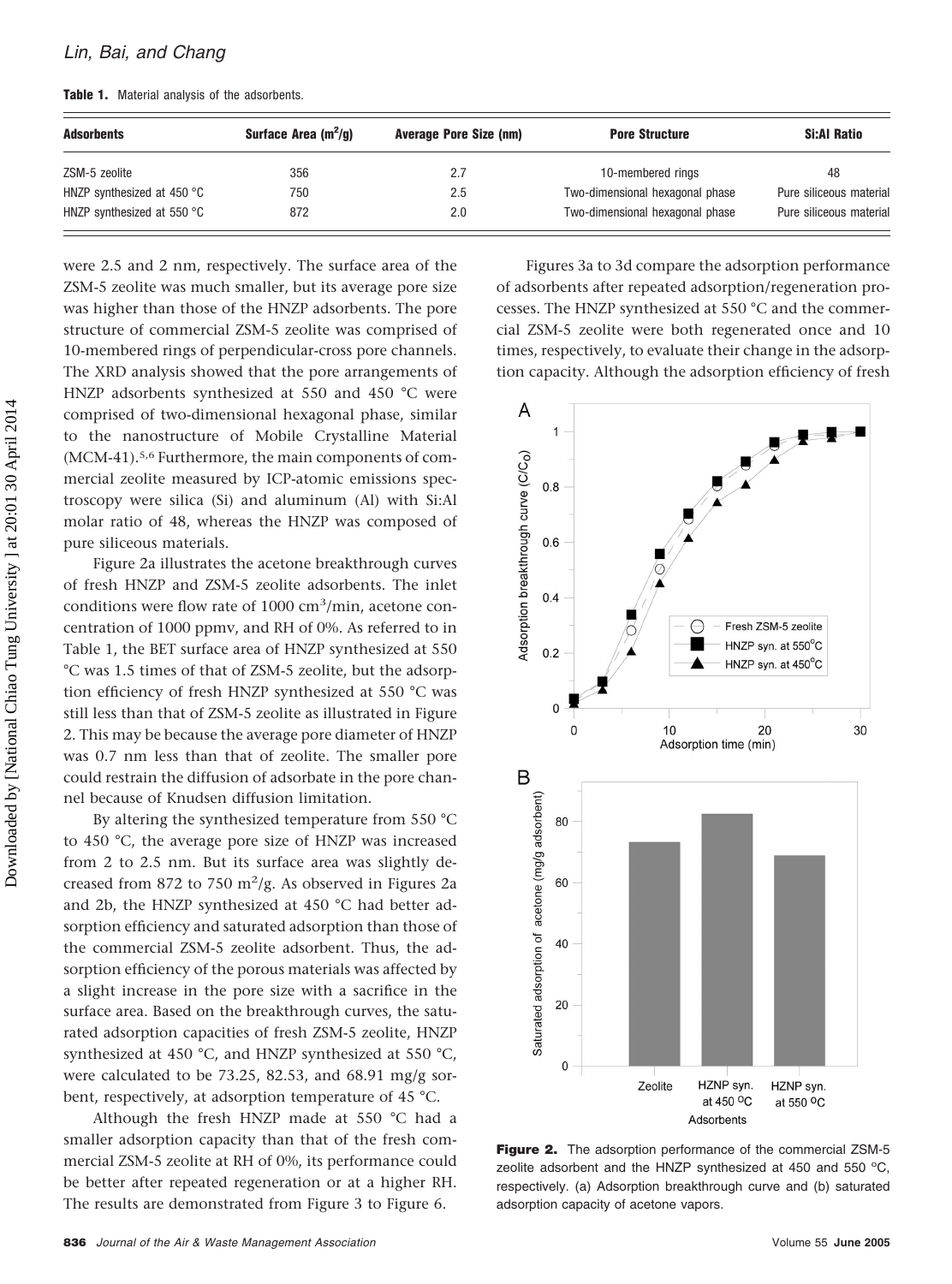

**Figure 3.** The adsorption performance of HNZP and the commercial ZSM-5 zeolite adsorbents after regeneration. (a), (b), and (c) Adsorption breakthrough curves of fresh zeolite, regenerated 1 and 10 times, respectively; and (d) saturated adsorption capacity of acetone vapors. The HNZP sorbent was synthesized at 550 °C.

HNZP synthesized at 550 °C was inferior to that of ZSM-5 zeolite, its adsorption efficiency after regeneration is comparatively superior. The adsorption efficiency of regenerated ZSM-5 zeolite gradually decreased as the number of regeneration increased. On the other hand, the adsorption efficiency of regenerated HNZP synthesized at 550 °C remained almost unchanged even after 10 regenerations. As illustrated in Figure 3d, the adsorption capacities of regenerated HNZP showed slight differences from the fresh adsorbent. However, the adsorption capacity of regenerated ZSM-5 zeolite after 10 regenerations was reduced to only 65% that of fresh one. Thus, the HNZP adsorbents showed superiority in antidecay for adsorbing acetone and could serve as a good adsorbent for repeated adsorption/desorption process.

The reduction in the adsorption capacity for the regenerated ZSM-5 zeolite could be explained by the analyzed results of the Fourier transform IR spectrometer (FTIR, Bruker Vector 22) and the elemental analyzer (Heraeus Vario

EL-III) as illustrated in Figures 4a and 4b, respectively. For FTIR analysis, the samples were pressed into thin tablets of  $0.01$  g/cm<sup>2</sup>, and the IR spectra of the tablets were obtained at 25 °C. It was observed from Figure 4a that the regenerated zeolite displayed coke band peaks at around  $1585 \text{ cm}^{-1}.9$ And the peak intensity increases as the number of regeneration increased from 1 to 10. This indicates the possible presence of coke in the zeolite. The formation of coke may be because of the aluminum content in the ZSM-5 zeolite that catalyzed the adsorbed acetone vapors into coke during the regenerating process. The presence of coke was also observed with the color change from the original adsorbent's white color for fresh ZSM-5 zeolite to the coke's dark brown color for regenerated zeolite. However, no obvious coke band was observed by the FTIR results shown in Figure 4a for the regenerated HNZP materials even after 10 regenerations. Furthermore, no obvious change in color was observed between the fresh and the regenerated HNZP adsorbents.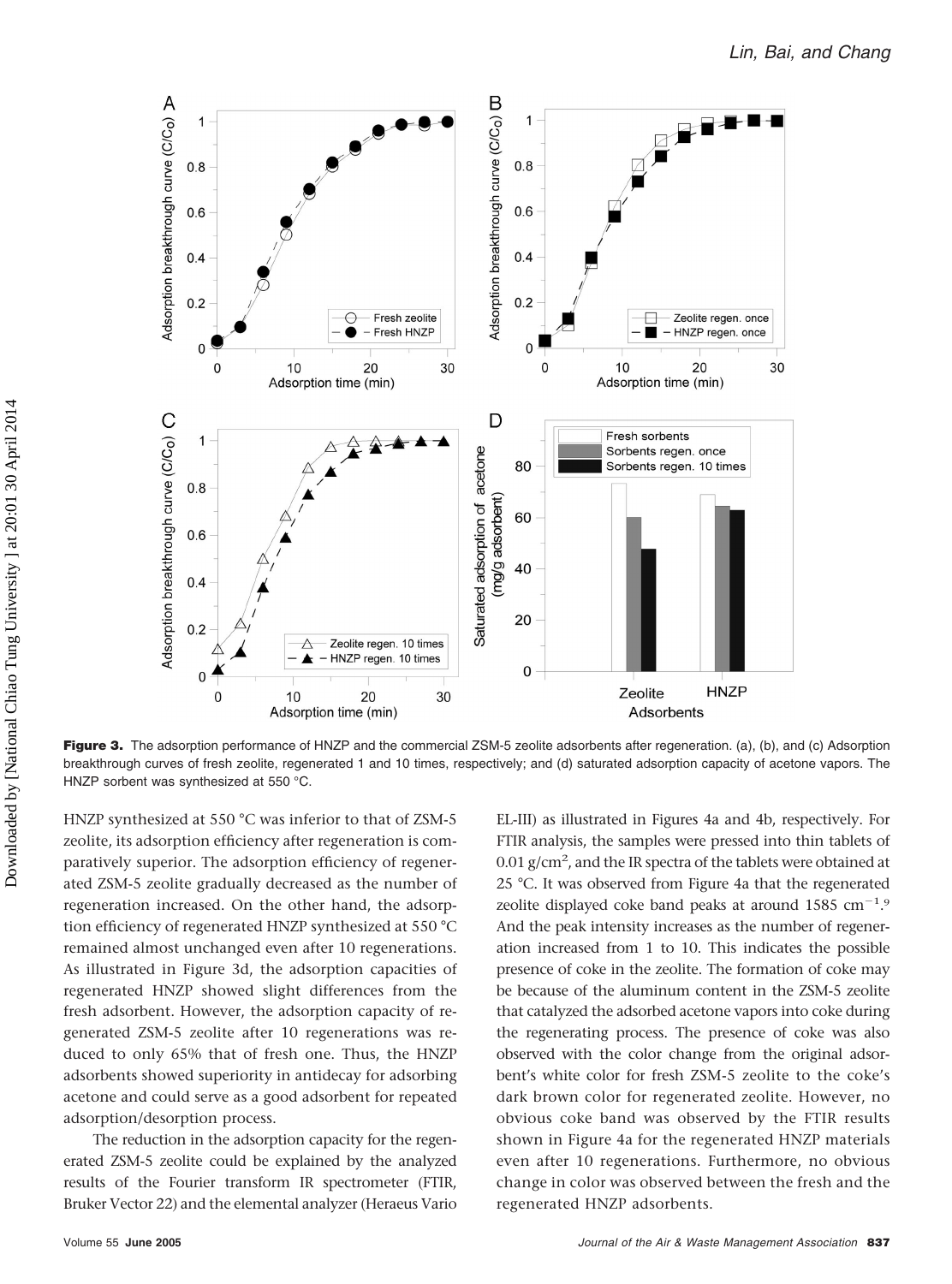## *Lin, Bai, and Chang*



**Figure 4.** Detection of carbon remained on the adsorbents after repeated regeneration by (a) FTIR analysis and (b) EA analysis.

The percentages of trace carbon in fresh and regenerated adsorbents as analyzed by the elemental analyzer were illustrated in Figure 4b. It shows minimal variation in the percentage of trace carbon between the fresh and regenerated HNZP. On the contrary, the quantity of trace carbon in ZSM-5 zeolite increased conspicuously with the number of regenerations. The amount of trace carbon in zeolite after 10 regenerations was 26 times higher than that in the fresh ZSM-5 zeolite.



**Figure 5.** Comparison of (a) the total surface area and (b) the total pore volume between the fresh and regenerated adsorbents. The HNZP was synthesized at 550 °C.

Once coke was formed in the zeolite, the carbonaceous compounds were trapped in the pores of sorbents and gradually blocked the surface of the adsorption sites. Figures 5a and 5b show changes in the surface area and the pore vol of fresh and regenerated sorbents. It was observed that after 1 or 10 times of adsorption/desorption process, the change in the surface area or pore vol of the HNZP adsorbent was not obvious. But the surface area and pore vol of regenerated ZSM-5 zeolite was significantly reduced even after only 1 regeneration. And after 10 regenerations, the surface area and pore vol of regenerated ZSM-5 zeolite were reduced to only 63% and 65%, respectively, of those of the fresh zeolite.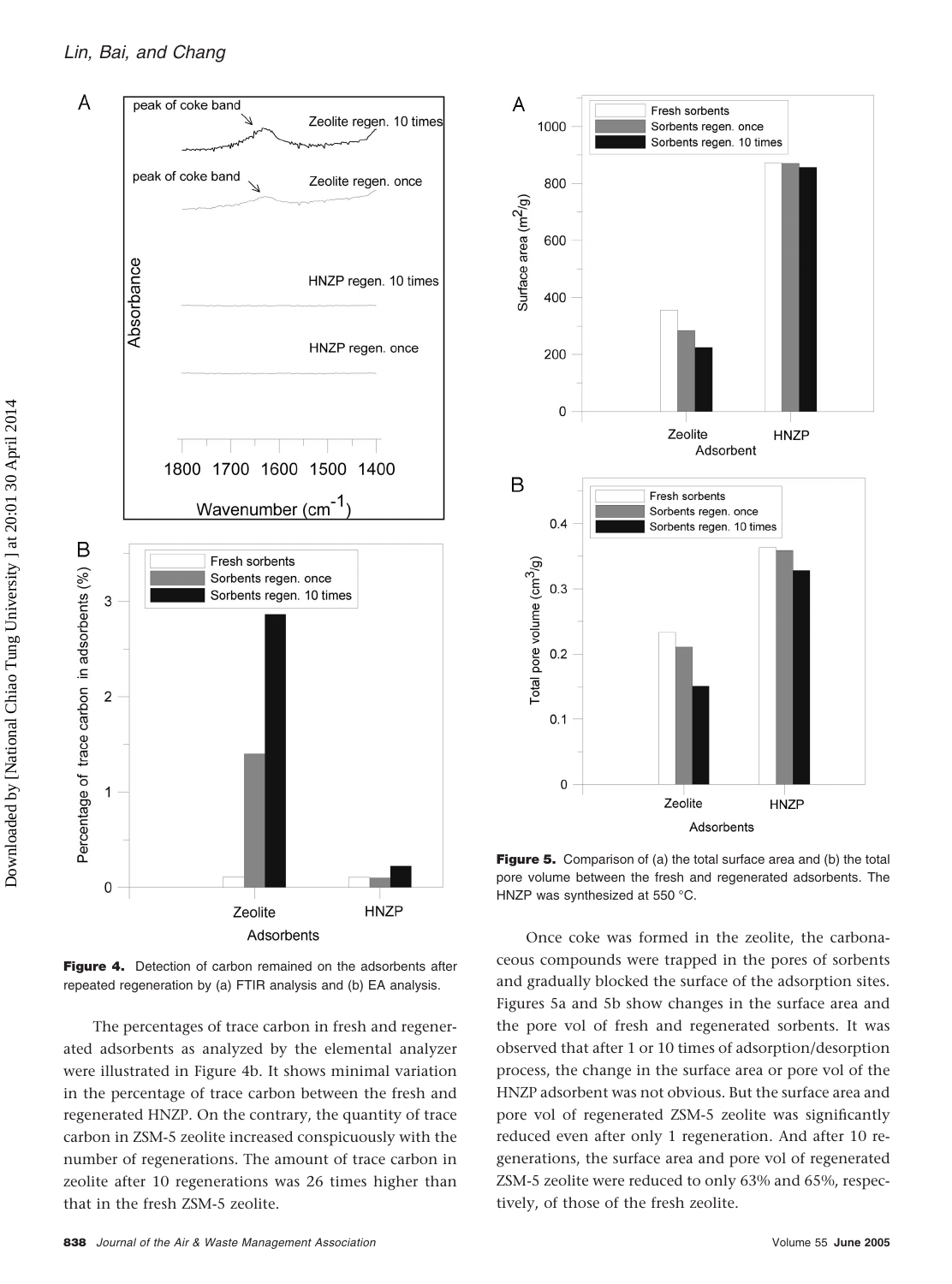

Figure 6. Comparison of (a) the adsorption efficiency and (b) the saturated adsorption capacity of acetone by the fresh adsorbents at RH = 0% and RH = 50%. The HNZP was synthesized at 550 °C.

Because RH can be a very important parameter that affects the adsorption capacity of adsorbent, the performance of the HNZP at a higher value of RH was compared with that of the commercial ZSM-5 zeolite. A RH value of 50% was tested to simulate typical operation of zeolite concentrators at semiconductor factories. Figure 6a shows results on the adsorption efficiency of fresh HNZP and commercial ZSM-5 zeolite adsorbents at RH of 0% and RH of 50%. The difference in the adsorption efficiency was not significant at RH of 50% or at RH of 0% using the HNZP adsorbent. This indicated that HNZP has a hydrophobic characteristic. On the other hand, one can see that at RH of 0% the ZSM-5 zeolite showed a better adsorption

efficiency than that of HNZP, but at RH of 50% the adsorption efficiency of zeolite was less than that of HNZP. This is because that the aluminum element in the commercial zeolite resulted in a more hydrophilic characteristic. The hydrophilic characteristic with the presence of Al is in agreement with literature data for the tests on zeolite.10 –12 The adsorbed moisture tends to occupy the adsorption sites, thus reducing the adsorption efficiency.

Figure 6b compares the saturated adsorption capacity of HNZP and ZSM-5 zeolite at RH of 50% and RH of 0%. The saturated adsorption capacity for zeolite tested at RH of 50% was 56.53 mg acetone per gram zeolite, which is 23% less than that at RH of 0%, 73.25 mg/g. But the saturated adsorption capacity of HNZP at RH of 50% was only 8% less than that at RH of 0%. Thus, moisture interference was minimized by the hydrophobic characteristic of the pure siliceous HNZP.

#### **CONCLUSIONS**

30

This study synthesized HNZP adsorbents with different values of surface area and pore size to investigate their adsorption characteristics on acetone and compared their performances with those of commercially available ZSM-5 zeolite. The effects of sorbent regeneration and moisture were also clarified. The results demonstrated that both surface area and pore size were key parameters for the adsorption performance of adsorbents. The adsorption capacity of HNZP could be superior to that of zeolite by a slight increase in the pore size and a small sacrifice in the surface area. The HNZP had a higher antidecay property than the commercial ZSM-5 zeolite after repeated adsorption/desorption process. The significant decrease in the adsorption capacity of ZSM-5 zeolite adsorbents was resulted from blocking of the adsorption sites by the coke formation during regeneration. The high content of coke formation was possibly because of the presence of aluminum in the ZSM-5 zeolite that catalyzed the adsorbed acetone vapors. Additional advantage on the use of HNZP as an adsorbent was its hydrophobic characteristic. The HNZP is a pure siliceous adsorbent that was less affected by moisture than the ZSM-5 zeolite.

#### **ACKNOWLEDGMENTS**

Supports from the National Science Council, Taiwan under Contract No. NSC91-2211-E-009-011 and NSC92- 2211-E-009-029 and from the Ministry of Education, Taiwan, through University System Taiwan are gratefully appreciated.

#### **REFERENCES**

1. Chang, F.T.; Lin, Y.C.; Bai, H.; Pei, B.S. Adsorption and Desorption Characteristics of Volatile Organic Compounds on the Thermal Swing Honeycomb Zeolite Concentrator; *J. Air & Waste Manage.* **2003**, *53,* 1384-1390.